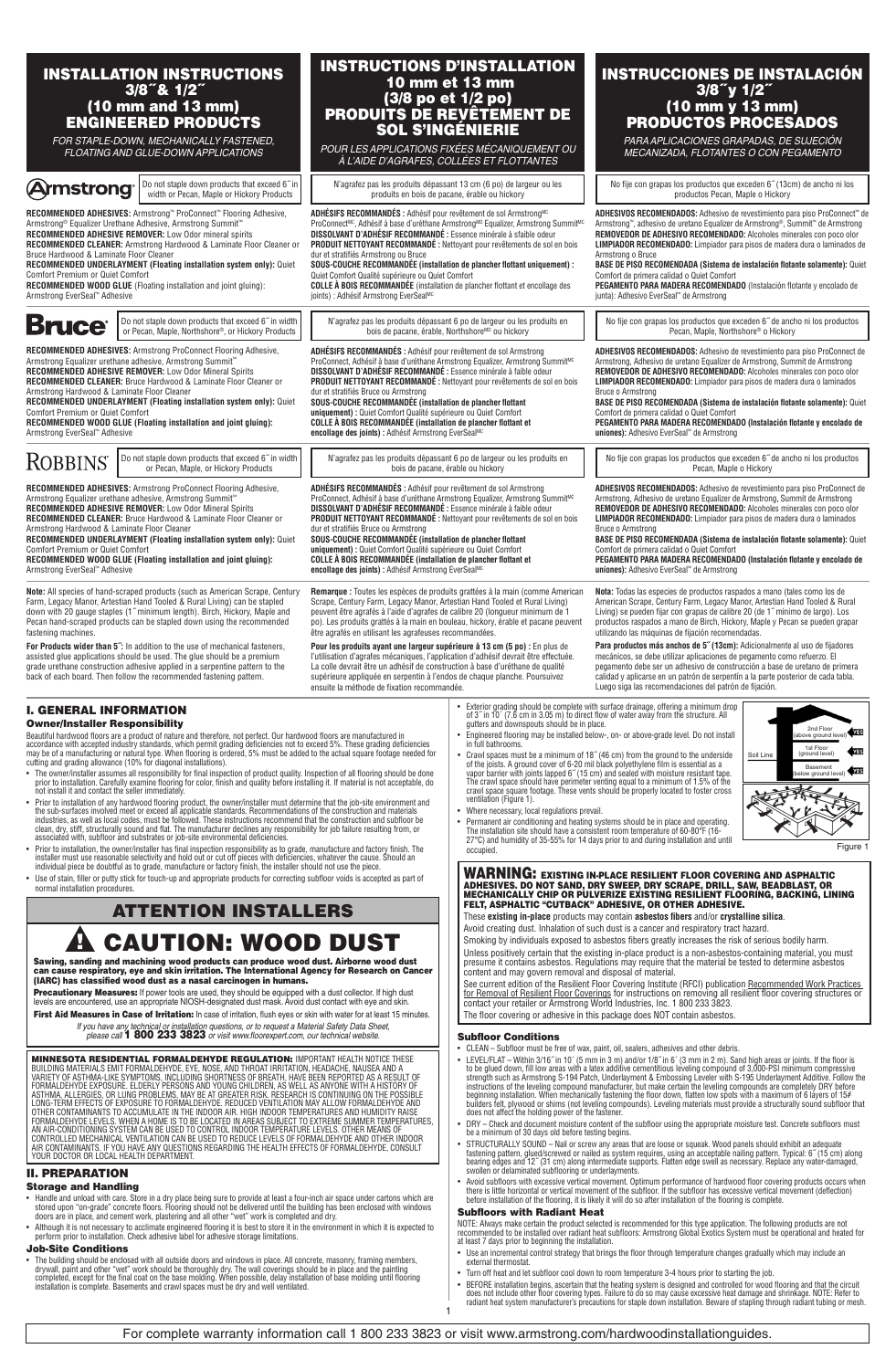- After installation, turn the heating system back on immediately. The finished floor surface must not exceed 85°F (29°C)
- throughout the life of the floor.

 $3/16'$ 

 $\mapsto$ 

 $5/16'$ 

 $1/4$ "  $\times$  3/16"  $\times$  1/2"  $\times$  5/16" V-Notch

 $\rightarrow$  k

 $1/2'$ 

۶I

- Radiant heating systems normally create dry heat that can lower interior humidity levels. It may be necessary to add humidity<br>- The flooring should be end-glued over radiant heat to 35-55%) and prevent damage to the wood
- Tools & Accessories Needed

## *(All Installation Methods)*

- Broom •Tape measure •Hammer •Chalk line & chalk •Hand saw or jamb saw<br>• Recommended hardwood flooring cleaner •Electric power saw •Eye protection •Recommended wood glue<br>• Moisture Meter (wood, concrete or both) •
- 
- *(Add for Glue-Down Installations)* • Recommended adhesive and adhesive
- remover 1/4˝ x 1/2˝ x 3/16˝ (6 mm x 13 mm x 8
- 
- 
- 
- mm) V-Notch trowel (Figure 2)<br>• SM Scotch-Blue" 2080 tape<br>• Recommended wood glue for floors<br>• Recommended wood glue for floors<br>• Armstrong VapArrest S-135 Professional<br>Moisture Retardant System on concrete (if<br>heeded). Us

### *(Add for Mechanically Fastened/Staple-Down Installations)*

- 
- 
- PowerNail 20FS & PowerNail 2000 • Stanley Bostitch 2025K & Stanley Bostitch LHF 97125<br>• 1″ Staples/fasteners (minimum) 20 gauge fasteners • Compressor and hose<br>• Nylon/Plastic tapping block • In-line regulator
- *(Add for Floating Installations)*
- Recommended underlayment Pull bar Tapping block Recommended wood glue

### III. SUBFLOOR / UNDERLAYMENT REQUIREMENTS Recommended Subfloor/Underlayment Surfaces

*(Glue Down and Floating Installations Only)*

### • Concrete • Ceramic Tile, Terrazzo, Slate & Marble • Acoustic cork

### *(All Installation Methods)*

• Wood subfloors • Wood structural panels and underlayment • Fully adhered existing wood floors • Fully adhered vinyl sheet, resilient tile, cork flooring and linoleum

# Concrete

*(Glue Down and Floating Installations Only)*

The flooring can be glued directly to concrete with a minimum compressive strength of 3000 PSI. Do not install over a concrete<br>sealer or painted concrete. If present, remove by grinding or sanding. Do not install over slic

### Concrete Moisture Tests

All concrete subfloors should be tested, and results documented, for<br>moisture content. Visual checks may not be reliable. Test several areas,<br>especially near exterior walls and walls containing plumbing. Acceptable test<br>em

- *Tramex Concrete Moisture Encounter Meter:* (Figure 3) Moisture readings should not exceed 4.5 on the upper scale. (Figure 3 shows an unacceptable reading of over 4.5.)
- **Polyfilm Test:** Apply 3' x 3' (1 m x 1 m) pieces of polyethylene film<br>to the subfloor and leave in place for 24 hours. Assure all edges are<br>completely sealed with water resistant tape. Darkened concrete or<br>condensation

# **NOTE: The following tests are required in commercial applications. Either or both tests are acceptable. If both tests are conducted then both tests must pass.**

- *Calcium Chloride Test (ASTM F 1869):* The maximum moisture transfer must not exceed 3 lbs./1000 ft.? in 24 hrs. with this test.<br>• *RH Levels in Concrete Using In-situ Probes (ASTM F 2170)* should not exceed 75%.<br>"DRY" C
- 

### Moisture Retardant Systems

If excessive moisture is present or anticipated, use Armstrong VapArrestTM S-135 Professional Moisture Retardant System,<br>Armstrong Summit adhesive or inexpensive sheet vinyl to reduce vapor intrusion.

NOTE: DO NOT use Armstrong Proconnect™ Professional Hardwood Flooring Adhesive when using Armstrong VapArrest S-135<br>Professional Moisture Retardant System or sheet vinyl as a moisture retardant. Use only Armstrong® Equali

- 
- *Armstrong Summit adhesive:* Apply the adhesive using the Summit trowel that is included in every pail. Flooring can be installed immediately after applying the adhesive.
- **Steet winy**: An inexpensive sheet vinyl or "slip-sheet" (the backed with vinyl wear layer) may be installed. Use a premium<br>specification system to properly bond the vinyl to the subflood. Follow the<br>sheet vinyl manufac

### Acoustic Concrete

### *(Glue Down and Floating Installations Only)*

Acoustic concrete normally contains large quantities of gypsum that may inhibit the adhesive's capability to properly bond.<br>Acoustic concrete must be primed with the concrete manufacturer's recommended primer/surface harde

# Ceramic, Terrazzo, Slate & Marble

**(Glue Down and Floating Installations Only)**<br>All grout joints and broken corners that exceed 3/16" (5 mm) must be filled with a cementitious leveling compound such as<br>Armstrong S-194 Patch, Underlayment & Embossing Levele

## Acoustic Cork Underlayment

*(Glue Down and Floating Installations Only)*

The flooring can be glued or floated directly over full-spread, permanently bonded acoustic cork. The cork should have a density<br>of no less than 11.4 Ib./cubic foot. The cork, in general, should be pure cork combined with

### Wood Subfloors and Underlayment

### *(All Installation Methods)*

General: The wood subfilooring materials must not exceed 13% moisture content. Using a reliable wood moisture m<br>moisture content of both the subfloor and the hardwood flooring to determine proper moisture content. The diff NOTE: As flooring manufacturers, we are unable to evaluate each engineered system. Spacing and spans, as well as their engineering<br>methods, are the responsibility of the builder, engineer, achitiect or consumer who is bett *Option 1:* When wider joist spacing of 19.2<sup>"</sup> or greater is used, additional plywood subfloor material must be added to reduce nt and deflection.

*Option 2:* In addition to the use of mechanical fasteners, assisted glue applications should be used. The glue should be a<br>premium grade urethane construction adhesive applied in a serpentine pattern to the back of each b

premium grade urethane construction adhesive applied in a serpentine pattern to the back of each board. Then follow the<br>recommended fastening pattern.<br>Option 3: With wider spacing of 19.2″ apply a bead of Armstrong EverSea

Our products will not be warranted against cracking and popping associated with a staple down or nail down installations. With<br>wider joist spacing of 19.2″ or greater please follow one of the above methods to reduce noise

### Wood Structural Panel Subfloors and Underlayment

### *(All Installation Methods)*

Structural panels/underlayment must be installed sealed side down. When used as a subfloor, allow 1/8″ (3 mm) expansion<br>space between each panel. If spacing is inadequate, cut in with a circular saw. Do not cut in expansio groove panels. 2

- Plywood: Must be minimum CDX grade (exposure 1) and meet US Voluntary Product Standard PS1 performance standard or<br>Canadian performance standard CAN/CSA 0325-0-92. The preferred thickness is 3/4″ (19 mm) as a subfloor [m
- *Oriented Strand Board (OSB):* Conforming to US Voluntary Product Standard PS2 or Canadian performance standard CAN/<br>CSA 0325-0-92 construction sheathing. Check underside of panel for codes. When used as a subfloor, the
- *Waferboard and Chipboard:* Conforming to US Voluntary Product Standard PS2 or Canadian performance standard<br>CAN/CSA 0325-0-92. Must be 3/4" (19 mm) thick when used as a subfloor and 3/8" (9.5 mm) thick when used as an<br>u
- *Particleboard:* Must be a minimum 40-lb. density, stamped underlayment grade and 3/4˝ (19 mm) thick. Solid Wood Subfloors

### *(All Installation Methods)*

- 
- Minimum 3/4″ (19 mm) thick with a maximum width of 6″ (15 cm) installed at a 45° angle to the floor joists.<br>• Group 1 dense softwood (Pine, Larch, Douglas Fir, etc.) No. 2 common, kiln dried with all board ends bearing o
- Existing Wood Flooring

### *(All Installation Methods)*

- Existing engineered flooring must be well bonded/fastened. When gluing over existing wood flooring of any thickness, the<br>finishing materials must be abraded or removed to foster an adequate adhesive bond. When flooring
- Existing solid wood flooring that exceeds 6˝ (15 mm) in width must be covered with 3/8˝ (9.5 mm) approved underlayment and fastened as required. Do not install over solid flooring attached directly to the concrete.

### Existing Wood Flooring *(All Installation Methods, see notes below)*

# *(Glue-Down Installations)*

- 
- DO NOT use Armstrong ProConnect Professional Hardwood Flooring Adhesive when installing over these surfaces. Use only<br>Armstrong Equalizer Premium Urethane Adhesive or Summit All-In-One Adhesive when installing over these s
- 
- *(Mechanically Fastened/Staple-Down Installations)*
- Do not install over floors that exceed one layer, as the thickness of the flooring materials will prevent an adequate mechanical

┯ ┱

bond.<br>• Make certain that the subflooring materials meet minimum requirements.<br>• Some tile products may be too brittle for staple penetration. Always test an area for breakage before proceeding.

## IV. INSTALLING THE FLOOR

### General Installation Tips

*(Glue Down and Floating Installations Only)*

Figure 3

Figure 2

 $\sqrt{\frac{1}{2}}$  1/4

NOTE: When installing UNFINISHED engineered flooring, allow a minimum<br>of 72 hours adhesive curing time before applying seals, stains and finishes to<br>unfinished flooring. Test the moisture content of the wood in accordance

- 
- Floor should be installed from several cartons at the same time to ensure
- good color and shade mixture. (10-15 cm)<br>
 When possible, preselect and set aside boards that blend best with all<br>
horizontally mounted moldings used to assure a uniform final appearance. Preferred Alignmen<br>
Install these
- 
- When installing engineered products of uniform length, begin the rows with starter boards cut to various lengths. Avoid<br>staggering the rows uniformly to prevent stair-stepping. Boards cut from the opposite end of the row

Figure 4 Preferred Alignment

 $\mathbf{T}_{4^{\prime\prime}6^{\prime\prime}}$ 

Figure 6

Figure 5

face nail every<br>6<sup>"</sup> (15 cm)

blind nail into tongue every<br>3–4″ (8-10 cm)

 $1$ st row  $\frac{1}{1}$  1st row

**STARTING WALL** Multiple of width of product + 1/4" (6 mm)<br>[1/2" (13 mm) for floating floors] expansion

. . . . . . . . . .<br>Cha**i**k **l**ine

2nd row

Figure 7

• Always allow a minimum 1/4˝ (6 mm) expansion around all vertical obstructions. Allow 1/2˝ (13 mm) for floating floors. NOTE: (For Glue-Down Installation) When installing products wider than 3 1/4″ (8 cm), apply a bead of recommended wood<br>glue to all of the end grooves prior to installing into the adhesive. (For Staple Down Installation) Wh

### stapling dow STEP 1: Doorway and Wall Preparation

### *(All Installation Methods)*

Undercut door casings and jambs. Remove any existing base, shoe molding<br>or doorway thresholds. These items can be replaced after installation. All door<br>casings and jambs should be undercut to avoid difficult scribe cuts (F STEP 2: Establish a Starting Point

## *(All Installation Methods)*

- listallation parallel to the longest wall is recommended for best visual<br>effects, however, the floor should be installed perpendicular to the flooring<br>joists unless the subfloor has been reinforced to reduce subfloor saggi
- When possible, always begin the layout or installation from the straightest wall, generally an outside wall.
- In at least two places, at least 18" (46 cm) from the corner, measure out<br>equal distance from the starting wall (Figure 6) and snap a chalk line.<br>The measurement must be the sum of the width of the flooring plus an<br>addi

### STEP 3: Installing First & Second Rows

- *(Mechanically Fastened/Staple-Down Installations)* • Lest the longest, straightest boards available for the first two rows. For<br>endom and alternate width products, use the widest plank for the first row.<br>Align tongue of first row on chalk line. The groove should be facing
- Pre-drill and blind-nail at a 45° angle through the tongue of the first row<br>every 1"-2" (2.5-5 cm) from the ends and spaced in  $3^{-4}$ " (7.6-10 cm)<br>intervals. Countersink nails to ensure flush engagement of groove with t
- End-joints of adjacent rows should be staggered a minimum of 4˝-6˝ (10-15 cm) when possible, to ensure a more favorable overall appearance (Figure 4).

• Always use the recommended stapler for the specific product being<br>installed (see "Installation Applications"). Use a minimum 1″ (2.5 cm) staple<br>recommended by the stapler manufacturer, 1″-2″ (2.5-5 cm) from the ends<br>spa • Set compressor at 70 PSI. If tongue damage occurs, lower air pressure

• Fasten several sacrificial boards to the floor. At least two boards, stapled side by side, must be used to indicate proper machine adjustments. • Check for surface damage, air pressure setting, tongue damage, edge<br>blistering, etc. before proceeding. Make all adjustments and corrections<br>before installation begins. Once proper adjustments have been made, remove<br>and

• The last 1-2 rows will need to be face-nailed when clearance does not<br>permit blind nailing with a stapler or a brad nailer. Pre-drill and face-nail or<br>pneumatically nail on the tongue side, following the nailing pattern

 $Too$  Loy

冷

Wood Plank

tongue

EC 11 D

III.

chalk line

Figure 8

**ASSESSED** 

 $\mathbb{Z}$ 

• Install the remainder of the floor working from several cartons.

*(Mechanically Fastened/Staple-Down Installations)*

STEP 4: Installing the Floor

(Figure 8).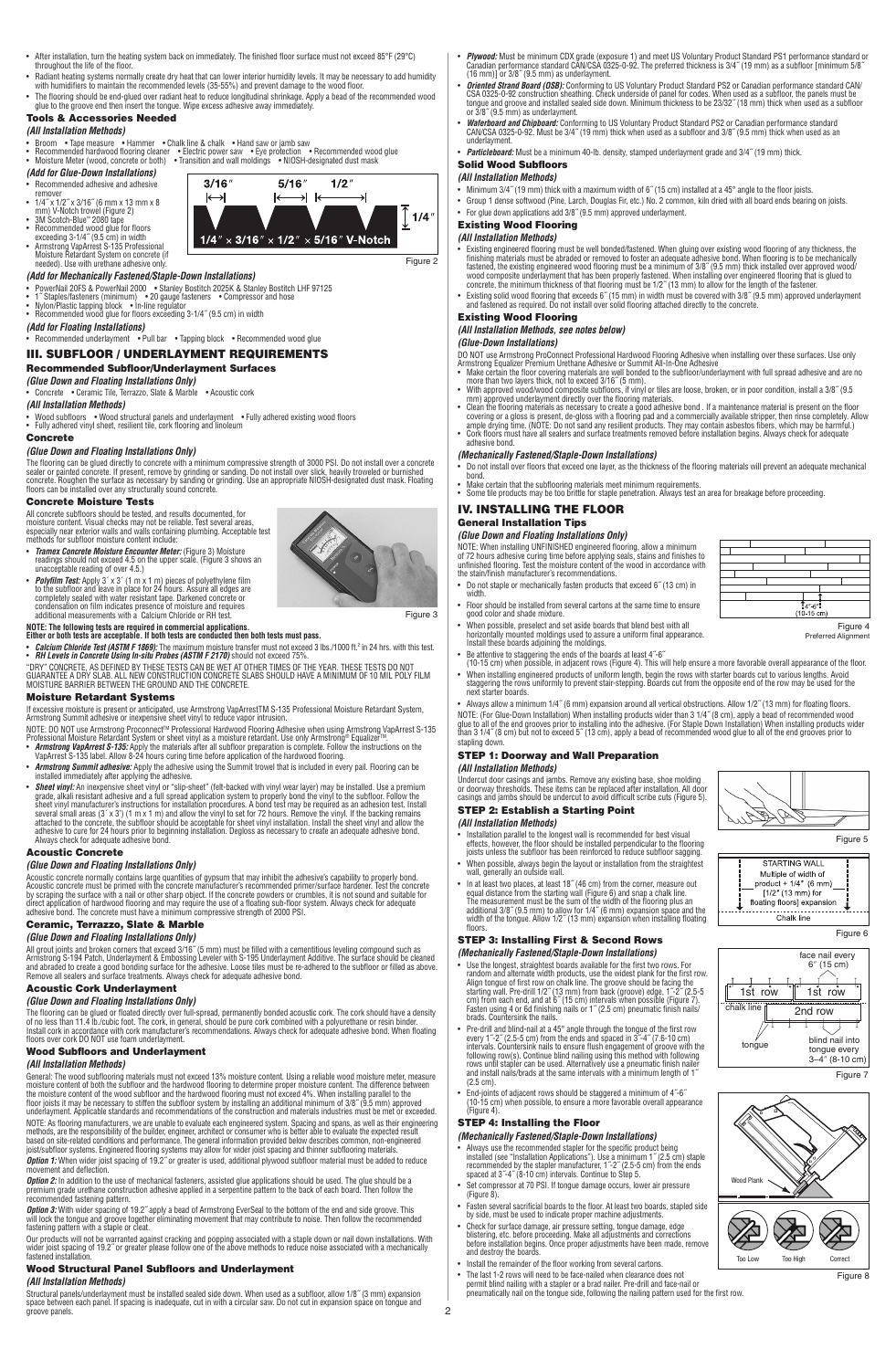### General Information for Glue-Down Applications

• Maximum adhesive working times: Armstrong Equalizer adhesive - 60<br>minutes: Armstrong ProConnect" Hardwood Flooring Adhesive - 60<br>minutes. When not in use, keep the adhesive container tightly closed<br>to prevent thickening.

- Open times and curing times of ALL adhesives vary dependent upon<br>subfloor prorosity, air movement, humidity and room temperature. Urethane<br>adhesive has a shortened working time in high humidity environments,<br>whereas the
- Hold trowel at a minimum 45° angle (Figure 9) firmly against the subfloor to obtain a 40-60 ft.<sup>2</sup> (4-5.5 m<sup>2</sup>) per gallon spread<br>rate (30-35 ft.<sup>2</sup> per gallon for Summit spread with the included Summit All-In-One trowe
- For additional application instructions, follow the recommendations on the adhesive container.
- Proper ventilation within the room must be provided. An electric fan is helpful. • Rolling is not required, but if desired, do not do so until the adhesive has cured for two hours.
- 
- NOTE: DO NOT INSTALL FLOORING USING RUBBER MALLETS. STRIKING THE SURFACE WITH A RUBBER MALLET MAY<br>"BURN" THE FINISH CAUSING IRREPAIRABLE DAMAGE.

### STEP 3: Spread the Adhesive *(Glue-Down Installations)*

- 
- Spread sufficient amounts of the recommended adhesive with the recommended trowel (Figure 2) in an area that can be covered in 60 minutes (see adhesive information).
- If necessary, nail a sacrificial row with 1<sup>™</sup> (2.5 cm) nails on the dry side of your chalk line to help hold the first row in place NOTE: Avoid installing on the surface of the flooring. If necessary, distribute weight using a kneeler boa

chalk line

 $ch$ alk

rmannan<br>chalk line

 $\mathbb{P}(\mathbb{R}^n)$ ewewewewewewe $\mathbb{P}(\mathbb{R}^n)$ 

<u>AN BAN BAN BAN BAN B</u>

work area - adhesive

<u>mismismismismism</u>

1 2 3

1 | 2 | 3 10 11 12 <del>etiana (K.</del>

cut to fit as necessary for 1/4" (6 mm) expansion

nent will ins parallel to longest wall Pre-measured overlap Underlayment

4 5 6 7 8 9

> ₩  $\Rightarrow$

### STEP 4: Installing the Floor

*(Glue-Down Installations)*  (Figure 10a-10d)

- Use the longest, straightest boards available for the first two rows. For<br>andom and alternate width products, use the widest plank for the first row.<br>The first row of planks should be installed with the edge of the groov
- When installing products wider than 3 1/4˝ (8 cm), apply a bead of recommended wood glue to all of the end grooves prior to installing into
- the adhesive.<br>• When installing pieces, engage the end-joint first, as close to the side (long)<br>tongue and groove as possible, then slide together tightly to engage the<br>side (long) joint tongue and groove. To avoid adhesiv
- During the installation occasionally remove a piece of flooring from the subfloor and inspect the back for proper adhesive transfer. Adequate adhesive transfer is necessary to ensure sufficient holding strength.
- If the adhesive skins over and fails to transfer, remove and spread new adhesive to achieve proper bonding.
- adhesive to achieve proper bonding.<br>NOTE: Clean adhesive from the surface of the floor frequently, using the<br>NOTE: Clean adhesive cleaner. Urethane adhesives become extremely<br>difficult to remove when cured. Do not use 3M S
- Check for a tight fit between all edges and ends of each plank. End-joints of adjacent rows should be staggered 4˝-6˝ (10-15 cm) when possible, to ensure a more favorable overall appearance (Figure 4).
- It may be necessary to align the product with a cut-off piece of scrap as shown (Figure 11 Keep scrap angle low to avoid edge damage).
- shown (Figure 11 Keep scrap angle low to avoid edge damage).<br>
 To eliminate minior shifting or gapping of product during installation, use<br>
30 Shotch-Blue" 2080 Tape to hold the planks together. After installation is<br>
c
- 
- Be sure not to spread adhesive too far ahead of your work area (Figure 10d).
- Complete the installation using this same technique for the remainder of the
- floor. Avoid heavy foot traffic on the floor for at least 24 hours. Lift the furniture or fixtures back into place after 24 hours.

# General Information for Floating Floors

Floating floors can be installed over any structurally sound surface that meets or exceeds local building codes. Any width of flooring can be installed in this manner but wider widths are preferred.

• Plan the floor layout (in width) to avoid having to rip the last row narrower<br>than 1" (2.5 cm). This may require ripping the first row to assure the last<br>row is at least the minimum width.<br>• Allow 1/2" (13 mm) expansion

# STEP 3: Installing the Underlayment

# *(Floating Installations Only)*

• Install the underlayment in the same direction the hardwood flooring is to be installed.

- Extend the underlayment a few inches up the wall.
- Trim excess prior to installing trim or moldings.
- The floating floor underlayment already has double-sided tape for ease of taping the precut overlapping seams (Figure 12). If a non-adhesive underlayment is used, tape all seams with the included tape.

### I. INFORMATION D'ORDRE GÉNÉRAL Responsabilité du propriétaire/installateur

pas depasser 5 %. Il peut s'agir d<br>sol. vous devez aiouter 5 % à la su Les beaux revêtements de sol en bois durs sont des produits naturels et sont donc imparfaits. Ils sont fabriqués conformément<br>aux normes établies dans l'industrie, autorisant une tolérance aux défauts qui ne doit pas dépas

- Panneaux de renforcement
- Avant d'installer tout revêtement de sol en bois dur, le propriétaire/installateur doit s'assurer que le site du chantier et les sous-planchers visés par l'installation sont conformes à toutes les normes applicables ou les dépassent. Les recommandations<br>des industries de la construction et des matériaux doivent être observées. Selon ces recommandati
- et des supports ou du lieu de<br>ection finale relative à la caté inatuar abatu ao na unado • Avant l'installation, le propriétaire/installateur a la responsabilité d'exécuter l'inspection finale relative à la catégorie, à la<br>fabrication et à la finition effectuée à l'usine. L'installateur doit effectuer la sélec
- Les retouches effectuées à l'aide de teinture, de bouche-pores ou de bâton de mastic et autres produits appropriés pour<br>corriger les aspérités des planchers bruts font partie des procédures d'installation normales.

### STEP 4: Installing the Floor *(Floating Installations Only)*

• The first row can be installed using one of two methods after the layout has been completed (Step 2). Allow 1/2˝ (13 mm) expansion.

- *Sacrificial board:* If the wall is not straight, scribe the first board (Figure 13) as necessary to maintain alignment with the chalk line. Install a sacrificial board (with a straight edge) using the appropriate fasteners for the subfloor. If a board is used for the starter row make certain the groove faces the wall.
- Wedges: Align the first row with the wall using wedges to maintain a 1/2" (13<br>mm) expansion in place and to stabilize the product. If the wall is not straight,<br>scribe the first board (Figure 13) as necessary to maintain
- chalk line.<br>
Select the first board. All installations<br>
should begin with the groove side<br>
against the wall using the longest<br>
bary as caliable. Apply a continuous<br>
1/8" (3 mm) glue bead to the inside<br>
bottom of the groove right to left, opposite tongues should be left to right. (Item D, Figure 14). If a sacrificial board was used DO NOT glue the first row to it.
- 
- 
- Complete the first row. Cut the last<br>clararce between the wall and the<br>clearance between the wall and the<br>floor. (Use the remaining end of the cut board as a starter board for any row following row three). Install a wedg

Wooden Wedges already installed.

• Use a pull bar to pull the last board into place from the opposite end. Install wedges into the gap and tighten (Item B, Figure 14).<br>• If any glue gets on the surface of the flooring, wipe off immediately with a clean da

**B**) Wood

M

- Cut or use a shorter board for the first board of the second row. Start the second row by applying a 1/8" (3 mm) bead along the inside bottom of the end and side groove of the new board and install the first board in si
- In the remaining rows, stagger joints 4˝-6˝ (10-15 cm) apart. Install the rest of the floor. Be sure all joints are tight. Use spacers on the long and butt walls. Use a tapping bar to tighten the joints from the ends.

- Trim all underlayment (floating only) and install or re-install any transition pieces, reducer strips, T-moldings, thresholds,<br>bases and/or quarter round moldings that may be needed. These products are available pre-fini
- Inspect the floor, filling all minor gaps with the appropriate blended filler.
- If the floor is to be covered, use a breathable material such as cardboard. Do not cover with plastic.
- they purchased.
- ∙ To prevent surface damage, avoid rolling heavy furniture and appliances on the floor. Use plywood, hardboard or appliance<br>Mits if necessary. Use protective casters/caster cups or felt pads on the legs of furniture to pr

## V. TRANSITION AND WALL MOLDINGS

 $\overline{\phantom{0}}$ 

 $\overline{\mathbf{a}}$ 







Figure 14

- Reducer Strip Threshold Stair Nosing Quarter Round T-Molding
- *Reducer Strip:* A teardrop shaped molding used around fireplaces, doorways, as a room divider, or as a transition between<br>hardwood flooring and adjacent thinner floor coverings. Fasten down with adhesive, small nails
- Threshold: A molding undercut for use against sliding door tracks, fireplaces, carpet, ceramic tile, or existing thresholds to<br>allow for expansion space and to provide a smooth transition in height difference. Fasten to
- *Quarter Round:* A molding used to cover expansion space next to baseboards, case goods, and stair steps. Predrill and nail to the vertical surface, not into the floor.
- *Combination Base and Shoe:* A molding used when a base is desired. Used to cover expansion space between the floor and the wall. Predrill and nail into the wall, not the floor.
- *T-Molding:* A molding used as a transition piece from one rigid flooring to another of similar height or to gain expansion<br>spaces. Fasten at the heel in the center of the molding. Additional rigid support may need to be molding dependent upon the thickness of the goods covered. Do not use this molding as a transition to carpet.

### INSTALLERS – ADVISE YOUR CUSTOMER OF THE FOLLOWING Seasons: Heating and Non-heating

Recognizing that hardwood floor dimensions will be slightly affected by varying levels of humidity within your building, care<br>should be taken to control humidity levels within the 35-55% range. To protect your investment a

- 
- *Non-Heating Season (Humid, Wet):* Proper humidity levels can be maintained by use of an air conditioner, dehumidifier, or<br>by turning on your heating system periodically during the summer months. Avoid excessive exposure NOTE: Final inspection by the end-user should occur from a standing position.

### Floor Repair

Minor damage can be repaired with an Armstrong touch-up kit or filler. Major damage will require board replacement, which can be done by a professional floor installer.

# AVERTISSEMENT ADRESSÉ AUX INSTALLATEURS **11 MISE EN GARDE : POUSSIÈRE DE BOIS**

Les produits de sciage, de ponçage et d'usinage du bois peuvent produire de la poussière. La poussière<br>de bois en suspension dans l'air peut provoquer une irritation des voies respiratoires, des yeux et de la<br>peau. Le Cent qu'agent cancérigène nasal chez les humains.

**Précautions :** Les outils électriques utilisés devraient être munis d'un collecteur de poussière. En cas de niveaux de poussière<br>élevés, utilisez le masque antipoussières homologué par le NIOSH. Évitez tout contact de la Premiers soins en cas d'irritation : En cas d'irritation, rincez la peau ou les yeux avec de l'eau pendant au moins 15 minutes.

Pour obtenir une copie de la fiche signalétique de ce produit ou pour toute question technique ou concernant l'installation,<br>composez le **1 800 233 3823** ou visitez www.floorexpert.com, notre site Web technique.

**RÉGLEMENTATIONS CONCERNANT LES BÉNISSIONS DE FORMALDE L'EN ANGILIER DE LA CONSTRUCTION EN ENTRENT DE SUR L'ES<br>L'ÉSTIDENT LE AU MINNESOTA : IMPORTANT AVISIMEDIAL: LES MATÉRIAUX DE CONSTRUCTION ÉMETTENT<br>DU FORMALDEHYDE DES** 





Figure 9

Figure 10a

**TAN** 

顾厉

Figure 10b

 $\overline{6}$ 

Figure 10c

Figure 10d

Figure 11

Figure 12

groove side



or sit on any of the planks you have



- 
- Leave warranty and floor care information with the owner. Advise them of the product name and code number of the flooring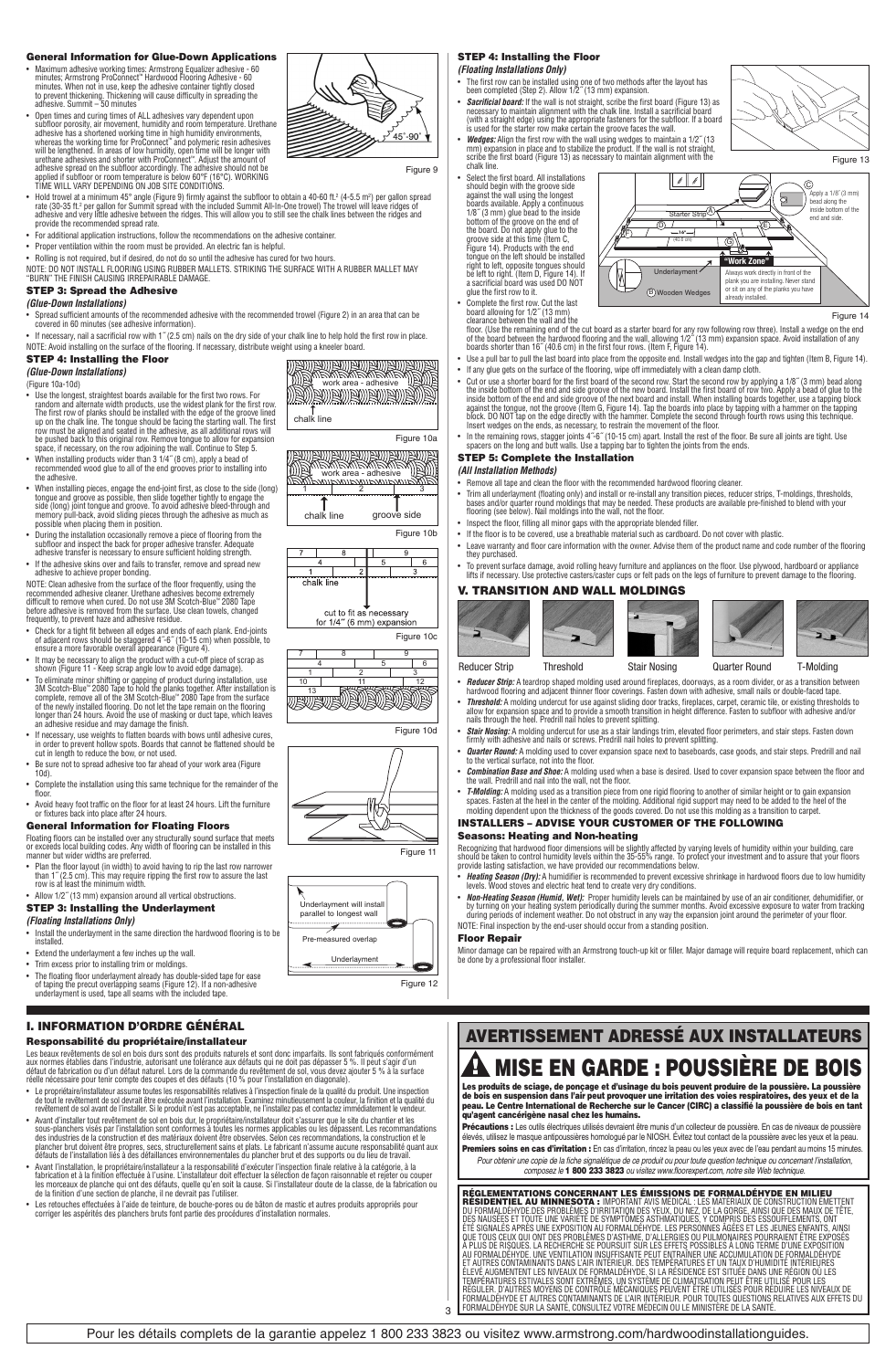### II. PRÉPARATION

### Entreposage et manipulation

- Manipulez et déchargez le produit avec précaution. Entreposez-le dans un endroit sec en assurant une hauteur libre de 10 cm (4 po) au moins sous les cartons entreposés sur les planchers en béton « au niveau » du sol. Le revêtement de sol ne doit<br>pas être livré tant que l'édifice n'a pas été fermé par la mise en place des portes et des fenêtres,
- Même s'il n'est pas nécessaire d'acclimater le revêtement de sol d'ingénierie, il est préférable de l'entreposer dans un milieu<br>dont les conditions ambiantes sont comparables à celles de la pièce où il sera utilisé. Cons

Niveau du terrain

2e étage (au-dessus du niveau du sol) 1er étage (niveau du sol) Sous-sol (sous le niveau du sol)

**CONTRACTOR** 

Figure 1

dout  $\leftarrow$  $\leftarrow$ 

### Conditions du chantier

- L'édifice devrait être fermé avec toutes les portes extérieures et les fenêtres en disposant d'une dispose d'une dispose de la dispose de dispose de la dispose de la dispose de la dispose de la dispose de la dispose de
- Le terrassement extérieur doit être terminé et drainé en surface au moyen d'un dénivellement minimum de 7,6 cm sur 3,05 m (3 po sur 10 pi) pour diriger l'écoulement de l'eau à l'écart du bâtiment. Toutes les gouttières et descentes d'eau
- 
- doivent être en place.<br>
 Le revêtement de sol en bois dur d'ingénierie peut être posé au niveau, au-dessus<br>
 Les vides sanitaires doivent se trouver à un minimum de 46 cm (18 po) entre le sol<br>
 Les vides sanitaires doiv

• Selon les besoins, les codes locaux ont préséance.

• Un système permanent de climatisation ou de chauffage devrait être installé et en état de service. La pièce visée par<br>l'installation doit être maintenue à une température de 16 à 27 °C (60 à 80 °F) et à un taux d'humidit

# **AVERTISSEMENT :** revêtements de sol souples déjà en place et<br>adhésifs à base d'asphalte. Vous ne devez pas poncer, balayer à sec, gratter<br>à sec, percer, scier, décaper ni déchiqueter ou pulvériser mécaniquement<br>les revête

Ces produits déjà **en place** peuvent contenir des **fibres d'amiante** et/ou de la **silice cristalline.** Évitez de produire de la poussière. L'inhalation d'une telle poussière présente un risque de cancer ou de lésion des voies respiratoires.

L'usage du tabac combiné à une exposition aux fibres d'amiante augmente considérablement le risque de maladie grave. A moins d'être certain que le produit ne contient pas d'amiante, vous devez présumer qu'il en contient. La<br>législation pourrait exiger de soumettre les matériaux à des essais pour en déterminer la teneur en amiante<br>et pres

Pour consulter les instructions de dépose de revêtements de sol souple, consultez l'édition courante de<br>la brochure du Resilient Floor Covering Institute, intitulée <u>Recommended Work Practices for Removal of</u><br><u>Resilient Fl</u>

Le revêtement de sol et l'adhésif compris dans cet emballage ne contiennent PAS d'amiante.

- Conditions du plancher brut<br>• PROPRES Le plancher brut doit être exempt de cire, de peinture, d'huile, de mastic, d'adhésif et autres résidus. • PROPRES – Le plancher brut doit être exempt de cire, de peinture, d'huile, de mastic, d'adhésif et autres résidus.<br>• PLATS – Tolérance de 5 mm sur 3 m (3/16 po sur 10 pi) ou de 3 mm sur 2 m (1/8 po sur 6 pi). Poncez les
- 
- bois doivent présentés une régularité de fixation adéquate, collés/vissés ou cloués tel qu'exigé par le système, en utilisant une<br>régularité de clouage acceptable. Généralement, le clouage est effectué tous les 15 cm (6 po
- Evitez les planchers bruts qui démontent un jeu excessif dans le sens vertical. Le rendement optimal des produits de<br>revêtement de is little horizontal or vertical movement of the subfloor. If the subfloor has excessive phénomène se maintiendra après l'installation.

### Plancher bruts pourvus d'un système de chauffage par rayonnement

REMARQUE : Vous devez toujours vous assurer que le produit sélectionné est recommandé pour ce type d'application.<br>L'installation des produits suivants n'est pas recommandée sur les planchers bruts avec système de chauffage

- Utilisez un moyen de régulation progressive, par exemple un thermostat extérieur, pour changer progressivement la température du sol.
- Coupez le chauffage et laissez refroidir le plancher brut à la température ambiante pendant 3 à 4 heures avant de commencer
- l'installation.<br>• AVANT de commencer l'installation, assurez-vous que le système de chauffage est conçu et réglé pour un plancher en bois et<br>• AVANT de commencer l'installation, assurez-vous que le système de sol. La non-o
- Après l'installation, mettez immédiatement le système de chauffage par rayonnement en marche. La température de la surface finie ne doit jamais dépasser 29 °C (85 °F) pendant toute la durée de vie du revêtement de sol.
- Généralement, les systèmes de chauffage par rayonnement génèrent une chaleur sèche qui peut abaisser le taux d'humidité<br>ambiante. Il pourrait se révéler nécessaire d'utiliser un humidificateur pour maintenir le taux d'hu
- Le revêtement de sol posé sur un système de chauffage par rayonnement doit être collé aux extrémités afin de réduire le<br>rétrécissement longitudinal. Appliquez un cordon de colle à bois recommandée sur le côté à rainure a

## **Outils et accessoires requis**

- *Toutes les méthodes d'installation)*
- 
- Balai Ruban à mesurer Marteau Cordeau traceur et craie Scie à main ou scie de jambage<br>• Produit nettoyant de revêtement de sol en bois dur recommandé Scie électrique •Protection oculaire<br>• Colle à bois recomman

## *Suppléments pour les revêtements de sol collés)*

- Adhésif et dissolvant d'adhésif recommandés Truelle à encoches en V de 6 mm x 13 mm x 8 mm (1/4 po x 1/2 po x 3/16 po)
- (Figure 2) Ruban 3M Scotch-BlueMC 2080
- Colle à bois recommandée pour les planchers avec une largeur de 9,5 cm (3-1/4 po) ou plus. Retardateur d'humidité S-135 Armstrong VapArrest pour professionnels sur le béton (au besoin). Utilisez de l'adhésif uréthane uniquement.

### *Suppléments pour les revêtements de sol fixés mécaniquement/agrafés)*

3/16 po

 $\mapsto$ 

5/16 po 1/2 po

 $\rightarrow$ 

.<br>→I k

 $\leftarrow$ 

 $1/4 \times 3/16 \times 1/2 \times 5/16$  po Encoche en V

- Pistolet agrafeur PowerNail 20FS et PowerNail<sup>we</sup> 2000 • Stanley- Bostitch 2025K et Stanley Bostitch LHF 97125<br>• Dispositifs de fixation/agrafes de 1 po (minimum) • Agrafes de calibre 20 • Compresseur et boyau<br>• Bl
- 

*Suppléments pour les revêtements de sol flottants)*

• Sous-couche recommandée • Barre de tirage • Bloc de frappe • Colle à bois recommandée

### III. EXIGENCES RELATIVES AUX PLANCHERS BRUTS ET AUX SOUS-**COUCHES** Surfaces de planchers bruts/sous-couches recommandées

*(revêtements de sol collés ou flottants uniquement)*

# • Carreaux de céramique, granito, ardoise et marbre • Liège insonorisant

*(Toutes les méthodes d'installation)* • Planchers bruts en bois • Panneaux de structure en bois et sous-couche • Planchers en bois existants collés sur toute la surface • Feuille de vinyle, carreaux souples, revêtement de sol en liège et linoléum

Béton

### *revêtements de sol collés ou flottants uniquement)*

Le revêtement de sol peut être collé directement sur le béton et sa résistance à la compression doit être de 20 000 kPa (3 000<br>PSI) minimum. Il ne doit pas être posé sur du mastic pour béton ou sur du béton peint. Ce type

### Essai d'humidité du béton

Un essai visant à déterminer la teneur en humidité doit être effectué sur tous<br>les planchers bruts en béton et les résultats doivent êtrecorroborés. Les<br>vérifications à l'oeil nu pourraient ne pas se révéler fiables. Effec

- *Humidimètre Tramex pour béton :* (Figure 3) La lecture ne doit pas dépasser 4,5 sur la graduation supérieure. (La Figure 3 montre une lecture inacceptable de plus de 4,5.)
- **Essai à la pellicule polyéthylène :** Appliquez des sections de 1 m x 1 m<br>
(3 pi x 3 pi) de pellicule de polyéthylène sur le plancher brut et laisesz-les<br>
en place pendant 24 heures. Assurez-vous que tous les bords sont<br>
- 

**REMARQUE : Les essais suivants sont requis dans les bâtiments commerciaux. L'un ou les deux essais sont acceptables. Si les deux essais sont effectués alors les deux tests doivent être satisfaisants.**

Figure 3

- *Essai au chlorure de calcium (ASTM F 1869) :* selon cet essai, le transfert maximum d'humidité ne doit pas dépasser 1,46<br>· kg pour 100 m² (3 Ib/1 000 piª) en 24 heures.<br>• *Pour le béton utilisant une sonde en place (AST*
- LE BETON « SEC », TEL QUE DEFINI PAR CES ESSAIS, PEUT ETRE HUMIDE A D'AUTRES PERIODES DE L'ANNEE, CES ESSAIS<br>NE GARANTISSENT PAS UNE DALLE SECHE. TOUTES LES DALLES EN BÉTON NEUVES DOIVENT ÉTRE PROTÉGÉES PAR JUEE<br>BARRIÈRE C

Systèmes retardateurs d'humidité

En cas d'humidité excessive, existante ou prévisible, utilisez un système retardateur d'humidité pour professionnels Armstrong<br>VapArrest™ S-135, l'adhésif Armstrong Summit ou une feuille de vinyle bon marché pour réduire

- REMARQUE : N'utilisez PAS l'adhésif de revêtement de sol en bois dur Armstrong Proconnect<sup>us</sup> pour professionnels si vous<br>utilisez le retardateur d'humidité Armstrong VapArrest S-135 ou la feuille de vinyle comme retardate
- *Adhésif Summit Armstrong :* Appliquez l'adhésif en utilisant la truelle Summit incluse dans chaque seau. Le revêtement de sol peut être installé immédiatement après l'application de l'adhésif.
- Fauille de viny<br>de 18 vinyle : il est possible d'installar une feuille de vinyle ou « intercalaire » (couche en vinyle doublée de feutre) bon<br>parché. Utilisez un adhésif de première qualité, résistant aux alcalis, ainsi q ue commonour rince.<br>l'adhésif est adéquate

*(revêtements de sol collés ou flottants uniquement)*

Le béton insonorisant contient généralement de grandes quantités de gypse qui peuvent empêcher l'adhésif d'adhérer<br>correctement. Le béton insonorisant doit être enduit d'un apprêt/durcisseur de surface recommandé par le fa

# Céramique, granito, ardoise et marbre

*(revêtements de sol collés ou flottants uniquement)*

Tous les joints remplis de coulis et les angles cassés de plus de 5 mm (3/16 po) doivent être comblés avec un agent nivelant<br>tel que le produit de ragréage : nivellement de sous-couche et surfaces embossées Armstrong S-194

*(revêtements de sol collés ou flottants uniquement)*<br>Le revêtement de sol peut être colé ou simplement posé directement sur du liège insonorisant collé ne permanence sur toute<br>la surface. Le liège devrait avoir une densit

## Planchers bruts en bois et sous-couches

(Toutes les méthodes d'installation)<br>Information d'ordre général : La teneur en humidité des matériaux de plancher brut ne doit pas dépasser 13 %. À l'aide d'un<br>Information d'ordre général : La teneur en humidité dus planc

*Option 1 :* Lorsque l'espacement des solives de 48,8 cm (19,2 po) ou plus est utilisé, un produit de plancher brut en contre-<br>plaqué supplémentaire doit être ajouté pour réduire le mouvement et le fléchissement.

**Option 2 :** En plus de l'utilisation d'agrafes mécaniques, l'application d'adhésif devrait être effectuée. La colle devrait être un<br>adhésif de construction à base d'uréthane de qualité supérieure appliquée en serpentin à

Nos produits ne seront pas garantis contre les craques et le désemboitement associés aux installations agrafées ou clouées.<br>Pour l'espacement des solives de 48,8 cm (19,2 po) ou plus, veuillez suivre une des méthodes ci-de

### Planchers bruts en panneaux structurels en bois et sous-couche

### *(Toutes les méthodes d'installation)*

4

Figure 2

 $\int$ 1/4 po

Les panneaux structurels/sous-couches doivent être posés côté du joint vers le bas. Lorsque vous utilisez un plancher brut,<br>laissez un espace de 3 mm (1/8 po) entre chaque panneau en prévision de la dilatation. Si l'espace

- 
- **Contreplage** : Doit être de catégorie CDX (exposition 1) au minimum et conforme à la norme de performance américaine US<br>Voluntary Product Standard PS1 ou canadienne CAN/CSA 0325-0-92. L'épaiseur recommandée est de 19 m
- *Panneaux agglomérés ou de grandes particules :* Conformité à la norme américaine US Voluntary Product Standard PS2 ou<br>canadienne CAN/CSA 0325-0-92. Doivent être d'une épaisseur de 19 mm (3/4 po) s'ils sont utilisés comm
- *Panneaux de particules :* Doivent être d'une densité minimum de 40 lb, d'une épaisseur de 19 mm (3/4 po) et porter la marque « catégorie sous-couche ».

Sous-couche en liège insonorisant

### Béton insonorisant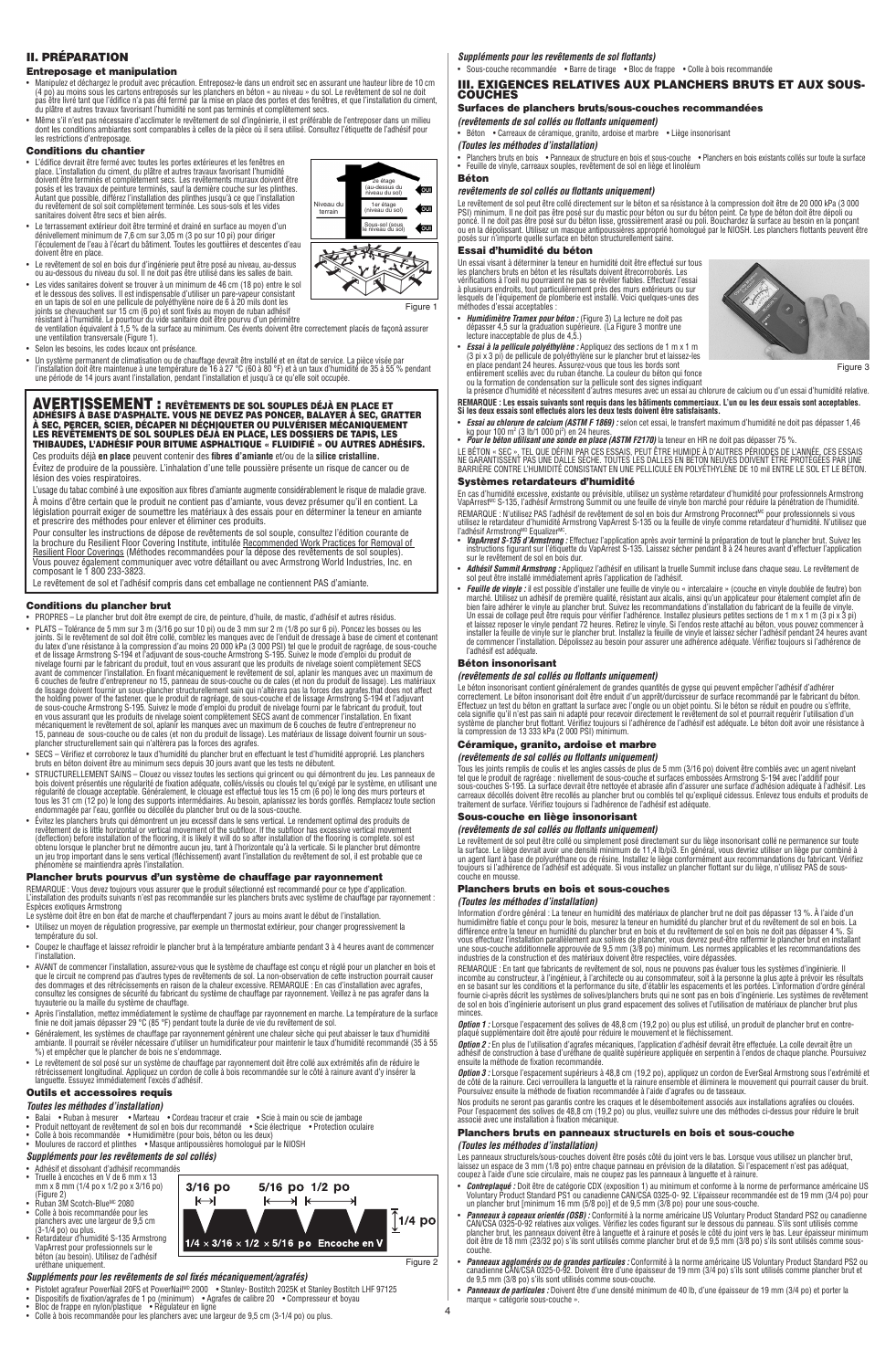### Planchers bruts en bois massif

### *(Toutes les méthodes d'installation)*

- Épaisseur minimum de 19 mm (3/4 po) et largeur maximum de 15 cm (6 po), installé selon un angle de 45 degrés par rapport aux solives de plancher.
- Bois résineux compact du groupe 1 (pin, mélèze, Douglas taxifolié, etc.), n° 2 commun, séché au séchoir avec toutes les extrémités des planches en appui sur les solives. • Pour les revêtements de sol collés, ajoutez une sous-couche approuvée de 9,5 mm (3/8 po).
- 

# Revêtements de sol en bois existants<br>(Toutes les méthodes d'installation)

- (Toutes les méthodes d'installation)<br>
le les revêtements de sol en bois d'installation)<br>
le sol existent de quelque épaisseur que ce soit, le matériau de finition doit être abrasé ou enlevé pour favoriser l'adhésion<br>
de so
- 

### Revêtements de sol en bois existants

*(Toutes les méthodes d'installation, voir les remarque ci-dessous)*

### *(Revêtements de sol collés)*

- N'utilisez PAS d'adhésif de revêtement de sol Armstrong ProConnect pour professionnels lorsque vous effectuez l'installation<br>sur ces surfaces. N'utilisez que l'adhésif à base d'uréthane de qualité supérieure Armstrong<sup>Mo</sup>
- 
- 
- Summit<sup>hies</sup> Armstrong<sup>um</sup>.<br>
A Armstrong<sup>um</sup>, and the simulation of detainment du plancher sont bien collés au plancher brut ou à la sous-couche à l'aide d'un<br>
Adsurez-vous que les matériaux de revêtement du plancher sont
- 

### *(plancher fixé mécaniquement/agrafé)*

- N'installez pas sur des revêtement de sol de plus d'une couche, l'épaisseur du matériau de revêtement de sol empêchera la<br>• fxation mécanique appropriée.<br>• Assurez-vous que les matériaux de planchers bruts sont confo
- IV. INSTALLATION DU REVÊTEMENT DE SOL

 $\top$ 

# Conseils d'installation d'ordre général

## *(revêtements de sol collés ou flottants uniquement)*

REMARQUE : Lors de l'installation de revêtement de sol d'ingénierie NON<br>FINI, laissez l'adhésif sécher un minimum de 72 heures avant d'appliquer<br>les scellants, les vernis et finis aux revêtements de sol non finis. Vérifiez

- N'agrafez pas ou ne fixez pas mécaniquement de produits dépassant 13  $(6 \text{ po})$  de largeur.
- 
- Choisissez des planches de plusieurs catons simultanément pour assurer<br>un mélange adéquat des couleurs et des tons.<br>Autant que possible, repérez et mettez de côté les planches les mieux<br>assorties aux moulures horizontlal
- 
- Dans les rangées adjacentes, si possible, veillez à décaler les extrémités des planches de 10 à 15 cm (4 à 6 po) (figure 4).<br>Vous assurerez ainsi une meilleure apparence de l'ensemble du revêtement de sol.<br>• Lors de l'in
- Prévoyez toujours un minimum de 6 mm (1/4 po) pour la dilatation autour de toutes les obstructions verticales. Prévoyez 13 mm (1/2 po) de dilatation pour les planchers flottants.

REMARQUE : (Installation à coller) Lorsque vous installez des produits dont la largeur dépasse 8 cm (3 1/4 po), appliquez<br>un cordon de la colle à bois recommandée sur toutes les rainures d'extrémité avant d'installer les p

### ÉTAPE 1 : Préparation des entrées de porte et des murs *(Toutes les méthodes d'installation)*

Raccourcissez les montants et les chambranles de porte. Retirez les plinthes, les quarts-de-rond ou les seuils de porte existants. Vous les réinstallerez après l'installation. Tous les montants et les chambranles de porte devraient être raccourcis afin d'éviter des coupes difficiles (figure 5).

### ÉTAPE 2 : Établissez un point de départ *(Toutes les méthodes d'installation)*

- L'installation parallèle au mur le plus long assure les meilleurs effets<br> visuels; toutefois, le plancher devrait être posé perpendiculairement aux<br> solives de plancher, sauf si le plancher brut a été renforcé pour
- 
- l'affaissement.<br>
Si possible, commencez toujours la disposition ou l'installation à partir du<br>
si possible, commencez toujours la disposition ou l'installation à partir du<br>
en l'islame égale depuis le mur de départ et trac

### ÉTAPE 3 : Installation de la première et de la deuxième rangées

- *Installation de la première et de la deuxième rangées*
- 
- Pour les deux premières rangées, utilisez les planches les plus longues<br>et des plus droites dont vous disposez. Si vous effectuez l'installation de<br>taçon aléatoire en utilisant des produits de différentes largeurs, util
- possible, décalés de au moins 10 à 15 cm (4 à 6 po) afin d'assurer un ensemble plus esthétique (figure 4).

# ÉTAPE 4 : Installation du revêtement de sol

- *(plancher fixé mécaniquement/agrafé)* • Utilisez toujours l'agrafeuse recommandée pour le produit spécifique à poser<br>(voir « Types d'installation »). de 2,5 cm (1 po) au moins recommandées par<br>le fabricant d'agrafes à une distance de 2,5 à 5 cm (1 à 2 po) des
- Réglez le compresseur à 70 PSI. Si la languette s'endommage, baissez la
- pression de l'air (Figure 8). Fixez d'abord plusieurs planches à sacrifier au sol. Au moins deux planches, agrafées côte à côte, doivent être utilisées pour procéder au réglage approprié de la machine.
- Avant de commencer, assurez-vous que la surface et la languette ne sont pas endommagées et qu'il n'y a pas de boursouflures<br>sur les bords, vérifiez le réglage de la pression de l'air, etc. Procédez à tous les ajustements
- Installez le restant du revêtement de sol en prenant des planches de plusieurs cartons.

• La dernière ou les deux dernières rangées devront être clouées de face s'il n'y a pas suffisamment d'espace pour noyer les têtes<br>de clous avec l'agrafeuse ou la cloueuse de vitrier. Percez les avanttrous ou utilisez la c

### General Information for Glue-Down Applications

- Temps d'emploi maximum des adhésits : adhésit Armstrong Equalizer 60<br>minutes; adhésit de revêtement de sol en bois dur Armstrong ProConnect<sup>um</sup><br>pour professionnels 60 minutes. Lorsque vous n'utilisez pas l'adhésit,<br>m minutes
- Les délais de collage et de séchage de TOUS les adhésifs varient en fonction<br>de la porosité du plancher brut, de la circulation de l'air, de l'humidité et<br>la température de la pièce. Le délai de collage de l'adhésif uré



Figure 9

Figure 10a

**TAN** 

筋筋

Figure 10b

6

côté de la rainure

- de collage sera plus long avec les adhésifs uréthane et plus court avec<br>l'adhésif ProConnect<sup>uc</sup>. Ajustez la quantité d'adhésif à étaler sur le plancher brut en conséquence. L'adhésif ne devrait pas être<br>appliqué si la tem
- Tenir la truelle à un angle d'au moins 45° (Figure 9), fermement contre le plancher brut afin d'obtenir un taux d'étalement de<br>4 à 5,5 mº/gal (40 à 60 pï/gal US) (30 à 35 pïº/gal pour l'adhésif Summit étalé avec la truel
- Pour obtenir des instructions d'application additionnelles, suivez les recommandations figurant sur le contenant de l'adhésif. • Une ventilation adéquate doit être assurée dans la pièce. Un ventilateur électrique sera utile.

• Il n'est pas nécessaire d'effectuer le roulage, mais le cas échéant, attendez que l'adhésif ait séché pendant deux heures.<br>REMARQUE : N'UTILISEZ PAS DE MAILLETS POUR POSER LE REVÊTEMENT DE SOL. EN FRAPPANT SUR LA SURFACE

# ÉTAPE 3 : Étaler l'adhésif

### *(Revêtements de sol collés)*

- À l'aide de la truelle recommandée, étalez en 60 minutes l'adhésif recommandé en quantités suffisantes (figure 2) aux endroits qui peuvent être couverts (voir l'information sur l'adhésif).
- Au besoin, à l'aide de clous de 2,5 cm (1 po), clouez une rangée sacrificielle sur le côté sec de la ligne à la craie afin de maintenir la première rangée en place.

REMARQUE : Évitez d'installer sur la surface du revêtement de sol. Au besoin, répartissez le poids à l'aide d'une planche de support.

### ÉTAPE 4 : Installation du revêtement de sol *(Revêtements de sol collés)*

(Figure 10a-10d)

Figure 4 Alignement préféré

Figure 5

Figure 6

- Pour les deux premières rangées, utilisez les planches les plus longues et les plus dordres dont vous disposez. Si vous effectuez l'instalation de façon aléatoire en utilisant des produits de différentes largeurs, utilis
- Lorsque vous installez des produits dont la largeur dépasse 8 cm (3 1/4 po), appliquez un cordon de la colle à bois recommandée sur toutes les rainures d'extrémité avant d'installer les planches dans l'adhésif.
- Lors de l'installation, engagez tout d'abord le joint d'extrémité aussi près<br>que possible de la languette et de la rainure latérale (côté long), puis faites<br>glisser les morceaux de planche bien ajustés ensemble pour enga
- Pendant l'installation, enlevez de temps en temps un morceau de<br>revêtement de sol du plancher brut et vérifiez l'endos pour déterminer si<br>le transfert de l'adhésif est adéquat. L'adhésif doit se transférer de façon<br>adéqu
- Si l'adhésif forme une pellicule et ne se transfère pas, enlevez-le et étalez une nouvelle couche d'adhésif pour assurer une adhésion adéquate.

REMARQUE : Nettoyez souvent la surface du plancher pour enlever l'adhésif en utilisant le dissolvant d'adhésif recommandé. Les adhésifs uréthane sont extrêmement difficiles à enlever lorsqu'ils sont secs. N'utilisez pas de ruban<br>3M Scotch-Blue<sup>we</sup> 2080 avant de retirer l'adhésif de la surface. Utilisez des<br>chiffons propres, changezles souvent, afin d'éviter les voiles e d'adhésif.

- Vérifiez si tous les bords et extrémités de chaque planche sont bien ajustés. Les joints d'extrémité des rangées adjacentes devraient être, autant que possible, décalés de 10 à 15 cm (4 à 6 po) afin d'assurer un ensemble plus esthétique (figure 4).
- Il sera peut-être nécessaire d'aligner le produit à l'aide d'une chute, tel qu'illustré (figure 11 maintenez l'angle de la chute bas pour éviter d'endommager les bords).
- Afin d'évite les mouvements ou écarts mineurs du produit pendant<br>c'historialisme, utilisez le ruban 3M Scotch-Blue<sup>ng</sup> 2080 pour maintenir les<br>planches ensemble. Lorsque l'installation est terminée, enlevez le ruban<br>3M S
- Au besoin, utilisez des poids pour aplanir les planches arquées jusqu'à ce<br>que l'adhésif soit sec afin d'empêcher tout relèvement. Les planches qui ne<br>peuvent pas être aplanies devraient être raccourcies pour réduire l'
- non utilisées. Assurez-vous de ne pas étaler l'adhésif trop en avant de votre zone de travail (figure 10d).
- Finissez l'installation en utilisant cette technique pour le restant du plancher.
- Limitez le passage sur le revêtement de sol pendant un minimum de 24 heures. Remettez les meubles ou les accessoires en place après 24 heures.

# **Information d'ordre général pour les planchers flottants<br>Les planchers flottants peuvent être installés sur toutes les surfaces structurellement saines qui sont conformes ou dépassent<br>les codes du bâtiments locaux. Toutes**

- Prévoir la disposition du plancher (dans sa largeur) pour éviter d'avoir à refendre la dernière rangée à moins de 2,5 cm (1<br>po). Pour cela, vous devrez peut-être couper la première rangée de façon à vous assurer que la d
- 

# *(Installation de plancher flottant uniquement)*

• Installez la sous-couche dans le sens selon lequel le revêtement de sol en bois dur sera installé.

5

Figure 8

**RAD** 

Figure 7

clouer de face aux 15 cm (6 po)

clouer la languette à clous perdus aux 8 à 10 cm (3 à 4 po)

2e rangée

ll'1ere rangée ll'1ere rangée

MUR DE DÉPART MUR DE DÉPART<br>
Multiple de la largeur<br>
du produit + jeu de<br>
dilatation de 6 mm<br>
(1/4 po)[13 mm (1/2 po)]<br>
pour les planchers flottants

Ligne de la craie

Trop basse Trop haute Correcte

**AND** 

languette

ES, Q

Planche de bois

P

ligne de la craie

- Prolongez-la de quelques centimètres sur le mur.
- 
- Coupez l'excès avant d'installer la plinthe ou les moulures.<br>• La sous-couche du revêtement de sol flottant est déjà pourvue d'un ruban<br>double face qui facilitera le jointoiement des joints chevauchant précoupés<br>(Figure

### ÉTAPE 4 : Installation du revêtements de sol (revêtements de sol flottants seulement)

- Après la disposition, la première rangée peut être posée selon l'une ou l'autre<br>des deux méthodes (étape 2). Prévoyez 13 mm (1/2 po) de dilatation.
- 
- $\vert \diagdown \hspace{2mm} \diagdown \hspace{2mm} \prec$



couper au besoin pour laisser un jeu de dilatation de 6 mm (1/4 po) Figure 10c 7 8 9 4 5 6 1 2 3

ligne de la craie

met

ligne de la craie

<del>mmmmmmlmmn</del><br>ligne de la craie

 $\mathbb{R}$ zone de travail  $\mathbb{R}$ 

<u> Bangarang Kebasaran Bangara</u>

zone de travail - adhésif

<u>SMBON BON BON BO</u>

1 2 3







Underlayment will install parallel to longest wall Pre-measured overlap Underlayment

 $\vert \leq \rangle$  di ren

Panneaux de renforcement



Figure 12

Figure 13

• Prévoyez un minimum de 13 mm (1/2 po) pour la dilatation autour de toutes les obstructions verticales.

# ÉTAPE 3 : Installez la sous-couche en mousse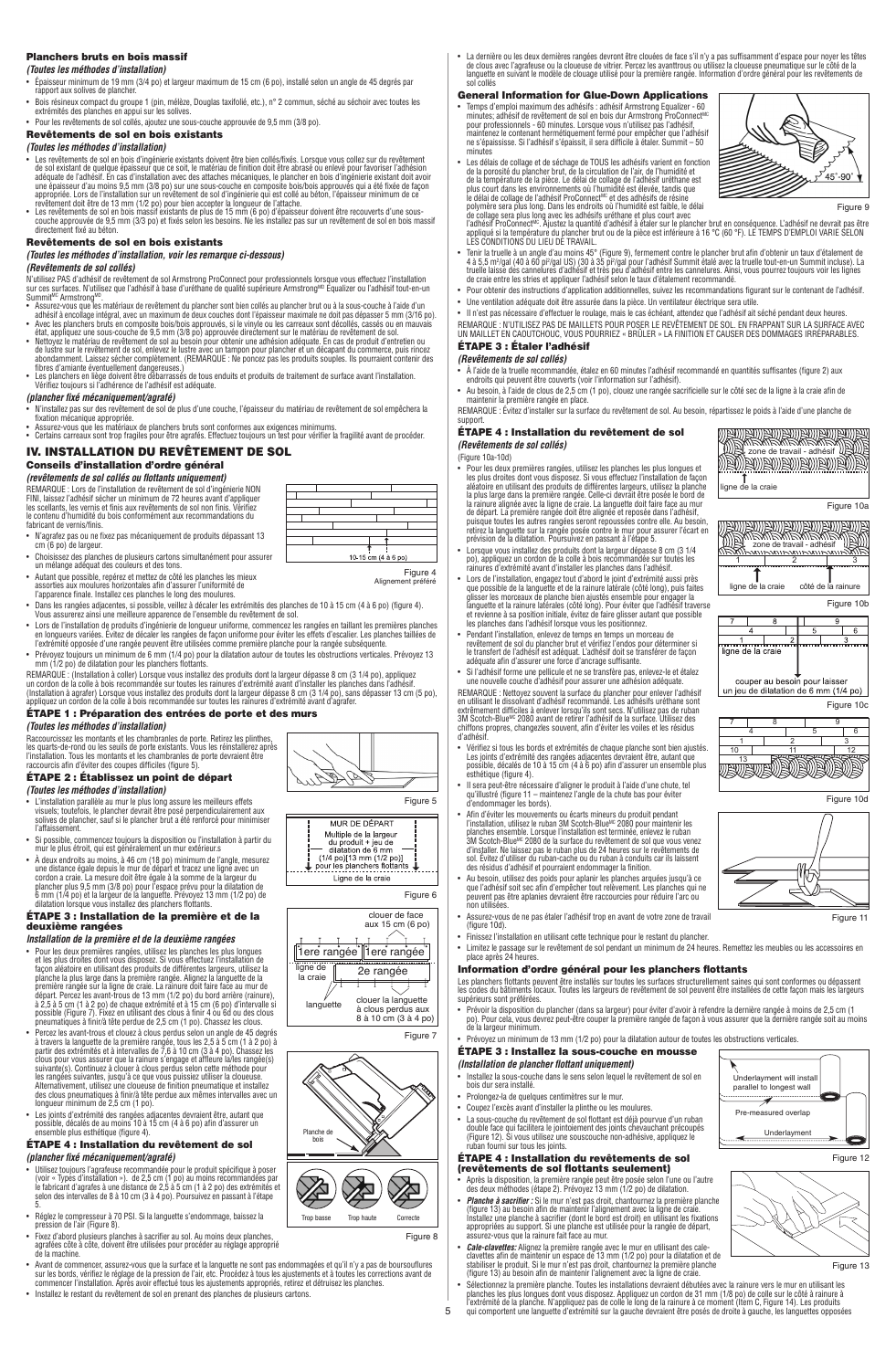devraient être placées de gauche à droite. (Article D, Figure 14). Si vous avez utilisé une planche à sacrifier, ne collez PAS la première rangée à cette planche.

• Terminez la première rangée. Coupez la dernière planche en laissant un espace de 13 mm (1/2 po) entre le mur et le plancher. (Utilisez



- 
- 
- Si de l'adhésif se dépose sur la face du revêtement, utilisez un chiffon propre et humide pour l'enlever.<br>• Coupez ou utilisez une planche plus courte pour la première planche de la deuxième rangée commencez la deuxième
- 

## ÉTAPE 5 : Compléter l'installation

*(Toutes les méthodes d'installation)*

- Retirez le ruban et nettoyez avec le produit nettoyant recommandé pour revêtement de sol en bois dur.
- Enlevez le surplus de sous-couche (dans le cas d'un plancher flottant uniquement) et installez ou remettez en place les pièces<br>de transition, les bandes de réduction, les moulures en « T », les seuils, les plinthes et/o au mur, pas au sol.
- Inspectez le revêtements de sol en enduisant tous les écarts mineurs avec le bouche-pores recommandé.
- Si le revêtements de sol doit être recouvert, utilisez un matériau perméable à l'air tel qu'un carton. Ne le recouvrez pas de plastique.
- Laisez la garantie et l'information d'entretien du revêtement de sol au propriétaire. Fournissez-lui le nom et le numéro de<br>Code de produit du revêtement de sol qu'il a acheté.<br>- Pour protéger contre l'endommagement de l
- 

### I. INFORMACIÓN GENERAL

### Responsabilidad del propietario/instalador

Los hermosos pisos de madera son un producto de la naturaleza, y por lo tanto, no son perfectos. Nuestros pisos de madera<br>dura se fabrican de acuerdo con normas aceptadas por la industria, las cuales permiten que las defic

- El propietario/instalador asume toda la responsabilidad de la inspección final sobre la calidad del producto. Se debe inspeccionar todo el material de revestimiento para piso antes de la instalación. Examine cuidadosamente el color, el acabado<br>y la calidad del material de revestimiento para para piso antes de instalarlo. Si el material no
- Antes de la instalación de cualquier producto de revestimiento para piso de madera dura, el propietario/instalador deberá<br>determinar que el ambiente de la obra y las superficies subyacentes cumplan o superen todas las no
- Antes de la instalación, el propietario/instalador tiene la responsabilidad de la inspección final en cuanto a la calidad, la<br>manufactura y el acabado de fábrica. El instalador deberá ejercer una selectividad razonable y
- Se considera aceptable como parte de los procedimientos de una instalación normal el uso de tinte, compuesto o masilla para retocar y los productos adecuados para corregir imperfecciones del contrapiso.

# ¡ATENCIÓN INSTALADORES!

# **A PRECAUCIÓN: POLVO DE MADERA**

Aserrar, lijar y tornear productos de madera puede producir polvo de madera. El polvo de<br>madera presente en el aire puede ocasionar irritación en el sistema respiratorio, los ojos y<br>la piel. La Agencia internacional para l

**Medidas de precaución:** Si utiliza herramientas eléctricas, deben estar equipadas con un recolector de polvo.<br>Si se producen altos niveles de polvo, utilice una máscara adecuada diseñada por el Instituto Nacional de Salud

Medidas de primeros auxilios en caso de irritación: En caso de irritación, enjuague los ojos o la piel con agua durante al menos 15 minutos.

*Si tiene preguntas técnicas o sobre la instalación, o para solicitar una Hoja de datos de seguridad del material, llame al* 1 800 233 3823 *o visite nuestro sitio Web técnico: www.floorexpert.com.*

**AIRREGULACION RESIDENCIAL DE MINNESSOTA REFERENCIA DE L'ORIGION DE LA FORMALDERIDO: AVISO<br>AIRREGULACION RESIDENCIAL DE NONTRALES DE CONSTRUCCIÓN EMITEN FORMALDERIDO. EXISTEN INFORMES<br>QUE HAN RELACIONADO LA EXPOSICIÓN AL F** 

### II. PREPARACIÓN

### Almacenaje y manejo

- Manipule y descargue con cuidado. Almacene en un lugar seco, proporcionando un mínimo de cuatro pulgadas (10 cm)<br>de espacio para el aire debajo de las cajas, las cuales deben estar almacenadas en pisos de concreto "a niv
- + Aunque no es necesario aclimatar el revestimiento para piso procesado, es mejor almacenarlo en el ambiente donde se<br>espera realizar la instalación. Verifique la etiqueta del adhesivo para conocer las limitaciones de alma

- **Condiciones del lugar de la obra**<br>
 Eledificio debe estar cerrado con todas las puerdas y ventanas hacia el exterior<br>
 Eledificio debe estar cerrado con todas las puerdas y ventanas hacia el exterior<br>
debidamente instal
- 
- 
- El revestimiento para piso procesado se puede instalar por debajo del nivel del suelo, a nivel del suelo o por encima de él. No lo instale en baños completos.
- Los entresuelos deben tener un mínimo de 18″ (46 cm) desde el suelo hasta la<br>parte inferior de las vigas. Es esencial colocar una cubierta de 6-20 milipulgadas<br>de película de polietileno negro como barrera de vapor superpo

### V. MOULURES DE RACCORD ET PLINTHES



• *Bande de réduction:* Moulure en forme de larme placée autour des cheminées ou des portes ou utilisée pour séparer des<br>pièces ou effectuer la transition entre le revêtement de sol en bois dur et un revêtement de sol adja

- *Seuil:* Moulure à encoche placée contre les glissières des portes coulissantes, les cheminées, la moquette ou les carreaux<br>de céramique ou contre un seuil existant afin d'assurer un espace pour la dilatation et une tran
- *Nez de marche:* Moulure à encoche placée contre les paliers d'escalier, les pourtours de planchers surélevés et les marches.<br>Fixez solidement avec de l'adhésif, des clous ou des vis. Percez des avant-trous pour les clou
- 
- *Quart-de-rond:* Moulure utilisée pour recouvrir les espaces réservés à la dilatation le long des plinthes, des meubles de<br>• *Combinaison de plinthe et de sabot:* Moulure utilisée comme plinthe. Sert à recouvrir l'espace
- *Moulure en « T » :* Moulure utilisée pour effectuer la transition entre un revêtement de sol rigide et un autre type de<br>revêtement de hauteur différente ou pour dissimuler l'espace prévu pour la dilatation. Se fixe au t

### INSTALLATEURS – VEUILLEZ AVISER VOS CLIENTS DE CE QUI SUIT Changements saisonniers : chauffage et arrêt du chauffage

Les dimensions du revêtement de sol en bois dur subiront de légères modifications dues aux variations des taux d'humidité qui<br>se produiront dans votre bâtiment. Veillez à ce que ces taux ne varient pas hors de la plage de recommandations ci-après.

- *Saison avec chauffage (sécheresse):* L'utilisation d'un humidificateur est recommandée pour empêcher toute rétraction<br>excessive des revêtements de sol en bois dur due à un faible taux d'humidité. La chaleur produite par
- *Saison sans chauffage (humidité):* Il est possible de maintenir un taux d'humidité adéquat en utilisant un système de<br>climatisation ou un déshumidificateur ou en mettant régulièrement le chauffage en marche pendant le REMARQUE : L'utilisateur final devrait effectuer l'inspection finale en position debout.

# Réparation du revêtement de sol

Les dommages mineurs peuvent être réparés à l'aide du nécessaire pour retouches ou des bâtons de remplissage Armstrong.<br>Pour réparer des dommages majeurs, le remplacement de la planche sera nécessaire et peut être effectué

- tener una ventilación de perímetro igual a un mínimo de 1.5 % de su extensión en pies cuadrados. Esta ventilación debe estar<br>adecuadamente colocada para fomentar la ventilación cruzada (Figura 1). • Donde sea necesario, las regulaciones locales tienen precedencia.
- Los sistemas de aire acondicionado y calefacción permanentes deben estar instalados y en funcionamiento. El sitio de la<br>instalación debe tener una temperatura ambiente constante entre 60 y 80 °F (16 y 27 °C) y la humedad

# ADVERTENCIA: RECUBRIMIENTO DE PISO FLEXIBLE EXISTENTE INSTALADO Y ADHESIVOS ASFALTICOS. NO LIJE, BARRA EN SECO, RASPE EN<br>SECO, TALADRE, ASIERRE, LIMPIE CON PARTÍCULAS DE CRISTAL A PRESIÓN,<br>NI DESPORTILLE NI PULVERICE MECÁNICAMENTE EL REVESTIMIENTO DE PISO<br>FLEXIBLE EXISTENTE,

Estos productos **existentes instalados** pueden contener **fibras de asbesto** y/o **sílice cristalina**. Evite crear polvo. La inhalación de ese polvo constituye riesgo de cáncer y del sistema respiratorio.

Los fumadores expuestos a las fibras de asbesto presentan mayores riesgos de padecer graves daños corporales. A menos que esté positivamente seguro de que el producto existente instalado sea un material que no<br>contiene asbesto, debe presumir que lo contiene. Las regulaciones pudieran requerir que se pruebe el<br>material para determi

Consulte la edición actual de la publicación del Instituto de Recubrimientos de Pisos Flexibles (RFCI), Recommended<br>Work Practices for Removal of Resilient Floor Coverings (Prácticas de trabajo recomendadas para remoción d NI el recubrimiento de piso NI el adhesivo de este paquete contienen asbesto.

**Condiciones del contrapiso**<br>
• LIMPIO – El contrapiso no deberá tener cera, pintura, aceite, selladores, adhesivos ni otros restos.<br>
• ANIVEL/PLANO – Dentro de 3/16 "en 10" (5 mm en 3 m) y/o 1/8" en 6" (3 mm en 2 m). Lije

- SECO Revise y documente el contenido de humedad del contrapiso con la prueba de humedad adecuada. Los contrapisos de concreto deberán tener un mínimo de 30 días antes de que las pruebas comiencen.
- ESTRUCTURALMENTE FIRME Clave o atomille las áreas que estén desprendidas o produzcan sonidos. Los paneles de<br>madera deben mostra un patrón de sujeción adecuado, pegado/atomillado o clavado según el sistema, utilizando
- 

### Contrapisos con calefacción radiante

NOTA: Siempre asegúrese de que el producto seleccionado sea el recomendado para este tipo de aplicación. No se recomienda<br>instalar los siguientes productos sobre contrapisos de calor radiante: Exóticos globales de Armstron

- Utilice una estrategia de control en aumento que exponga el piso a cambios de temperatura graduales los cuales podrían incluir un termostato externo.
- Apague el calor y deje que el contrapiso se enfríe a la temperatura ambiente durante 3-4 horas antes de comenzar el trabajo. • ANTES de comenzar la instalación, compruebe que el sistema de calefacción esté diseñado y controlado para pisos de<br>madera y que el circuito no incluya otros tipos de recubrimiento de piso. No hacerlo podría causar excesi
- Después de la instalación, active nuevamente el sistema de calefacción de inmediato. La superficie terminada del piso no deberá exceder de 85 °F (29 °C) durante la vida del piso.
- Los sistemas de calor radiante normalmente crean un calor seco que puede bajar los niveles de humedad interior. Puede que<br>sea necesario añadir humedad con humidificadores para mantener los niveles recomendados (35-55 %)
- El revestimiento para piso deberá pegarse en los extremos sobre el calor radiante para disminuir la contracción longitudinal.<br>Aplique un cordón del Pegamento para madera recomendado al extremo de la ranura y luego insert

### Implementos y accesorios necesarios

*(Todos los métodos de instalación)*

- Escoba Cinta para medir • Martillo • Cordón con tiza y tiza • Serrucho o sierra para jambas<br>• Limpiador de revestimiento para piso de madera dura recomendado • Sierra eléctrica Protección para los ojos<br>
- 

Sótano (debajo del ♦ nivel del suelo)

2.do piso (sobre el nivel del suelo) 1.er piso (a nivel del suelo)

Línea del suelo

6 Figura 1

 $\leftarrow$  $\leftarrow$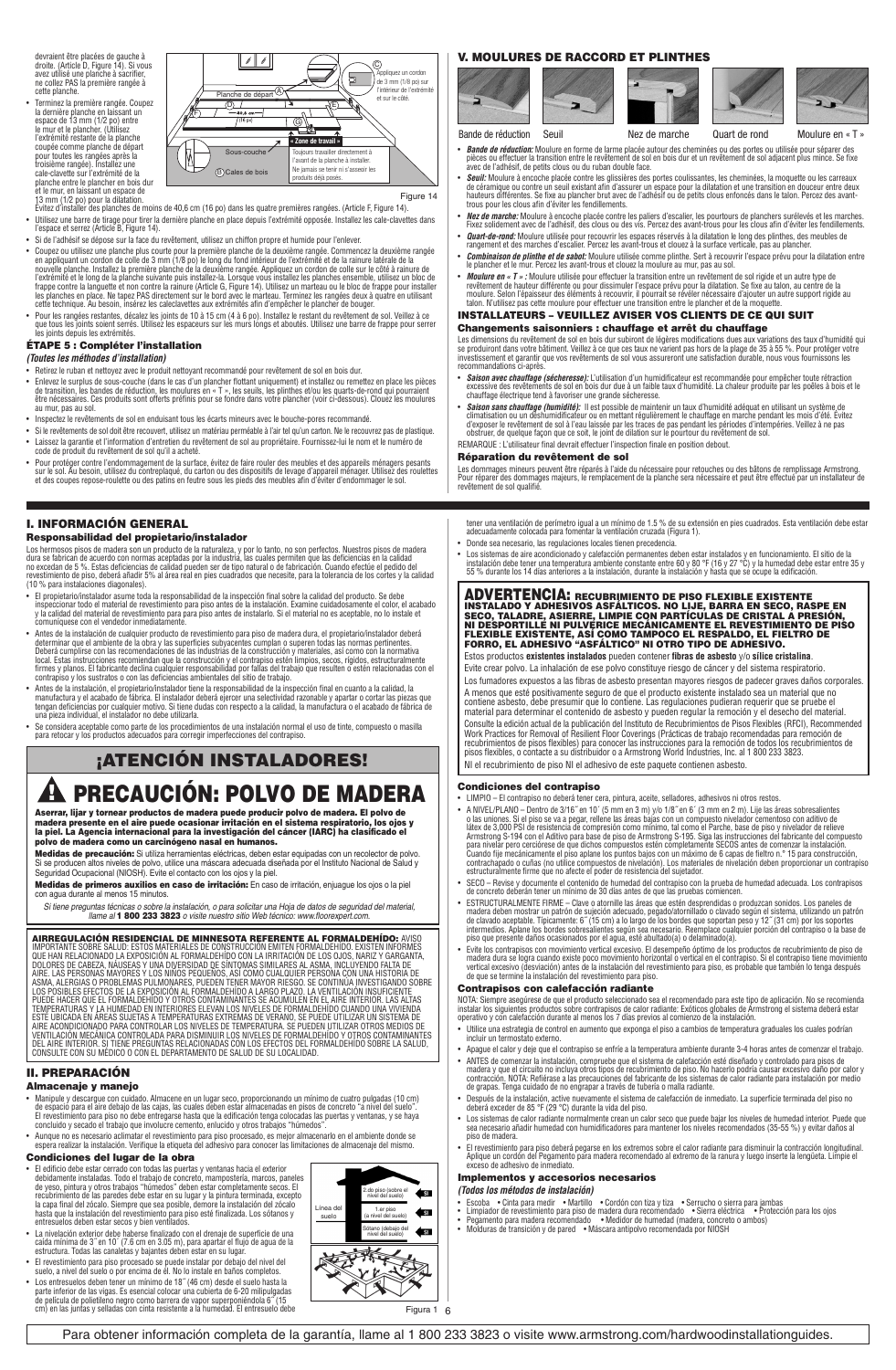### *(Para instalaciones con pegamento, añada)*

- Adhesivo recomendado y removedor de
- 
- 
- adhesivo<br>• Palustre con muesca en V de 1/4˝ × 1/2˝ ×<br>3/16˝ (6 mm × 13 mm × 5 mm) (Figura 2)<br>• Cinta Scotch-Blue™ 2080 de 3M<br>• Pegamento para madera recomendado para<br>ancho<br>ancho spisos que excedan de 3-1/4˝ (9.5 cm) de
- Sistema retardador de humedad profesional VapArrest S-135 de Armstrong en concreto (si fuese necesario). Use con adhesivo de uretano únicamente.



### *(Para instalaciones de fijación mecánica/engrapada, añada)*

- 
- Engrapadora PowerNail 20FS y PowerNail 2000 • Engrapadora Stanley-Bostitch LHF 97125<br>• Grapas/sujetadores de 1"(mínimo) • Sujetadores de calibre 20 • Compresor y manguera<br>• Bloque para golpear de nailon/plástico
- 
- *(Para instalaciones flotantes, añada)*

### • Base de piso recomendada • Barra de tracción • Bloque para golpear • Pegamento para madera recomendado III. REQUISITOS DEL CONTRAPISO/BASE DE PISO

# Superficies recomendados para contrapiso/base de piso

*(Para instalaciones con pegamento y flotantes únicamente)* • Concreto • Baldosas de cerámica, terrazo, pizarra y mármol • Corcho acústico

### *(Todos los métodos de instalación)*

• Contrapisos de madera • Paneles y base de piso de madera estructural • Pisos de madera existente totalmente adheridos • Lámina de vinilo totalmente adherida, baldosas flexibles, revestimiento para piso de corcho y linóleo

### Concreto

### *(Para instalaciones con pegamento y flotantes únicamente)*

El revestimiento para piso se puede adherir directamente al concreto con una resistencia compresiva mínima de 3000 PSI. No instale<br>sobre un sellador de concreto o concreto pintado. Si existiera, retírelo desbastando o lija

### Pruebas de humedad del concreto

Todos los contrapisos de concreto se deben probar, y documentarse sus<br>resultados, en relación con el contenido de humedad. Las verificaciones<br>visuales pueden no ser fiables. Pruebe varias áreas, especialmente cerca<br>de las

• *Dispositivo de medición de la humedad del hormigón "Tramex<br>Concrete Moisture Encounter Meter": (Figura 3) Las lecturas de<br>humedad no deben sobrepasar 4.5 en la escala superior. (La Figura 3<br>muestra una lectura no acepta* 



Figure 3

• Prueba de película de politeileno: Aplique piezas de película de personalismente película de película de poli<br>24 horas. Cerciórese de que todos los bordes estén completamente<br>24 horas. Cerciórese de que todos los bordes

NOTA: Se requieren las siguientes pruebas en aplicaciones comerciales. Cualquiera de las dos pruebas o ambas son<br>aceptables. Si se realizan las dos pruebas entonces ambas se deben superar.<br>• *Prueba del cloruro de calcio (* 

### Sistemas retardadores de humedad

- Si existe humedad excesiva o se prevé, utilice el sistema retardador de humedad VapArrest" S- 135 de Armstrong, el adhesivo<br>Summit de Armstrong o las láminas de vinilo de bajo costo para disminuir la intrusión del vapor.<br>N
- 
- 
- Adhesivo Summit de Armstrong: Aplique el adhesivo utilizando el paluatre Summit que se incluye en cada cubo. Los<br>restimientos para pisos se pueden instalar inmediatamente después de aplicar el adhesivo.<br>• Láminas de vini

### Concreto acústico

### *(Para instalaciones con pegamento y flotantes únicamente)*

El concreto acústico normalmente contiene grandes cantidades de yeso que puede inhibir la capacidad del adhesivo de pegarse<br>adecuadamente. El concreto acústico deberá imprimarse con el imprimador/endurecedor de superficie

### Cerámica, terrazo, pizarra y mármol

*Para instalaciones con pegamento y flotantes únicamente)*

Todas las uniones de lechada de cemento y las esquinas quebradas que excedan de 3/16" (5 mm) deberán llenarse con un<br>compuesto nivelador cementoso tal como el Parche, base de piso y nivelador de relieve Armstrong S-194 con

### Base de piso de corcho acústico

### *(Para instalaciones con pegamento y flotantes únicamente)*

Puede instalar el revestimiento para piso por el método con pegamento o flotante directamente sobre el corcho acústico<br>totalmente extendido que se encuentre permanentemente unido. El corcho debe tener una densidad de no me

# Contrapisos y base de piso de madera

(Todos los métodos de instalación)<br>encreal: El contenido de los materiales del contrapiso de madera no debe exceder de 13 %. Mida el contenido de<br>elementa: El contenido de humedad de los materiales del contrapiso de madera

**Opción 2:** Adicionalmente al uso de fijadores mecánicos, se debe utilizar aplicaciones de pegamento como refuerzo. El<br>pegamento debe ser un adhesivo de construcción a base de uretano de primera calidad y aplicarse en un p

Nuestros productos no estarán garantizados contra rajaduras o chasquidos asociados con instalaciones mediante engrapado o<br>clavado. Con un ancho de separación de 19.2″ (48.8cm) o mayor siga uno de los métodos indicados ante Contrapisos de paneles estructurales de madera y bases de piso

### *(Todos los métodos de instalación)*

Los paneles estructurales/bases de piso deberán instalarse con el lado sellado hacia abajo. Cuando se utilicen como contrapiso |<br>conceda 1/8″ (3 mm) de expansión entre cada panel. Si el espaciado es inadecuado, corte

- *Contrachapado:* Deberá ser mínimo grado CDX (exposición 1) y cumplir con la norma de rendimiento PS1 de los Estándares<br>Voluntarios de Productos de EE.UU. o la norma de rendimiento canadiense CAN/CSA 0325-0-92. El espeso
- Tabla de fibras orientadas (OSB): Que esté conforme con los Estándares Voluntarios de Productos de EE.UU. PS2 o la<br>norma de rendimiento canadiense CAN/CSA 0325-0-92 para revestimiento de construcción. Revise la parte inf
- *Tablero de partículas o tablero de virutas de madera:* Conforming to US Voluntary Product Standard PS2 or Canadian<br>performance standard CAN/CSA 0325-0-92. Must be 3/4″ (19 mm) thick when used as a subfloor and 3/8″ (9.5
- *Tablero de aglomerado:* Deberá tener una densidad mínima de 40 libras, la clasificación estampada para base de piso y 3/4˝ (19 mm) de espesor.

# Contrapisos de madera sólida

- *(Todos los métodos de instalación)*
- Mínimo 3/4˝ (19 mm) de espesor con un ancho máximo de 6˝ (15 cm) instalado a un ángulo de 45° a las vigas de piso. • Grupo 1 madera suave compacta (pino, alerce, abeto Douglas, etc.) n.º 2 común, secada al horno con todos los extremos de<br>· la tabla para asiento sobre vigas.<br>• Para aplicaciones adheridas añada base de piso aprobada
- 

## Revestimiento para piso de madera existente

- *(Todos los métodos de instalación)* El revestimiento para piso procesado existente deberá estar bien adherido/fijado. Cuando adhiera sobre revestimiento para piso e madera existente de cualquier espesor, los materiales del acchado deberán despastarse o elim
- Piso existente de madera

# *(Todos los métodos de instalación, consulte las notas a continuación)*

- 
- (Instalaciones con pegamento)<br>
NO utilica cientes con pegamento)<br>
NO utilica es al densivo profesional de revestimiento para piso de madera dura ProConnect de Armstrong cuando instale sobre<br>
estas superficies. Utilice sol
- 

### *(Para instalaciones de fijación mecánica/engrapada)*

- No instale sobre pisos que sobrepasen una capa ya que el espesor de los materiales del revestimiento para piso impedirá una adherencia mecánica adecuada.
- Verifique que los materiales del contrapiso cumplan con los requerimientos mínimos.<br>• Ciertos productos de losetas pueden ser demasiado quebradizos para la penetración de grapas. Siempre haga una prueba en<br>• un área
- IV. INSTALACIÓN DEL PISO

# Consejos prácticos generales para la instalación

**(Para instalaciones con pegamento y flotantes únicamente)**<br>NOTA: Cuando instale pisos procesados SIN ACABADO, espere un mínimo de 72 horas hasta que el adhesivo se endurezca,<br>antes de aplicar sellos, tintes y acabados a l

┱

T T

- No fije con grapas ni mecánicamente los productos que exceden 6˝ (15 cm) de ancho.
- Para instalar el piso debe tomar material de diferentes cajas al mismo
- tiempo para lograr un buen color y la mezcla de las tonalidades.<br>• Siempre que sea posible, primero seleccione y coloque a un lado las tablas<br>que mejor combinen con todas las molduras horizontales para garantizar un<br>aspect
- Es importante alternar los extremos de las tablas en hileras contiguas a un mínimo de 4˝–6˝ (10–15 cm) siempre que sea posible (Figura 4). Esto contribuirá a lograr una apariencia general más favorable del piso.
- Cuando instale productos procesados de un largo uniforme, comience las hileras con las tablas iniciales cortados a diferentes<br>largos. Evite alternar las hileras en forma uniforme para evitar un efecto de escalera. Las ta

Figura 4 Alineación preferida

⊤

┯

 $\frac{1}{4^{n} 6^{n}}$ 

Figura 5

Figura 6

clavado frontal cada 6" (15 cm)

m)

clavado oculto en la lengüeta cada 3-4" (8-10 cm)

2a hilera

1a hilera <sup>1</sup>1a hilera

PARED DE INICIO Midtiplo del ancho<br>del producto + 1/4" (6mm<br>=  $[1/2" (13 mm)]$  para<br>expansión de los pisos

flotantes 

Demasiado bajo Demasiado alto Correcto

**SEPTE** 

lengüeta

<u>NEEu</u>

Tabla de madera

cordón con tiza

Figura 7

Figura 8

率

• Siempre deje un mínimo de 1/4˝ (6 mm) de expansión alrededor de todas las obstrucciones verticales. Deje 1/2˝ (13 mm) cuando instale pisos flotantes.

NOTA: (Para instalación con pegamento) Cuando instale productos más anchos de 3-1/4″ (8 cm), aplique un cordón del<br>pegamento para madera recomendado a todas las ranuras extremas antes de instalarlas en el adhesivo. (Para i

# PASO 1: Preparación del umbral y la pared

# *(Todos los métodos de instalación)*

Recorte por debajo los marcos de las puertas y las jambas. Retire cualquier base, zócalo o umbrales de puerta. Estos pueden volverse a colocar después de la instalación. Todos los marcos y jambas deben recortarse por debajo para evitar los cortes de trazos difíciles (Figura 5).

### PASO 2: Cómo establecer el punto de inicio *(Todos los métodos de instalación)*

• Se recomienda la instalación paralela a la pared más larga para lograr un mejor efecto visual; sin embargo, el revestimiento para piso debe instalarse<br>perpendicular a las vigas de piso a menos que el contrapiso haya sido<br>reforzado para disminuir la deformación del mismo.

- 
- Cuando sea posible, comience la distribución o la instalación desde la pared<br>más recta, generalmente una pared que da al exterior.<br>A menos en dos lugares y a un mínimo de 18" (46 cm) desde la esquina,<br>mida la distancia

### PASO 3: Instalación de la primera y

# segunda hilera

- **(Para instalaciones de fijación mecánica/engrapada)**<br>
Utilice las tabas más largas y rectas para las primeras dos hileras. Para piezas al azar y de anchos alternos, utilice la tabla más ancha para la primera<br>
hiera. Alin
- 
- 

**(Para instalaciones de fijación mecánica/engrapada)**<br>
• Siempre use la engrapadora recomendada para el producto específico que se<br>
• Siemistalando (consulte los "Aplicaciones de Instalación"). Use grapa de un<br>
mínimo de

• Coloque el compresor a 70 PSI. Si se daña la lengüeta, reduzca la presión neumática (Figura 8).

PASO 4: Instalación del piso